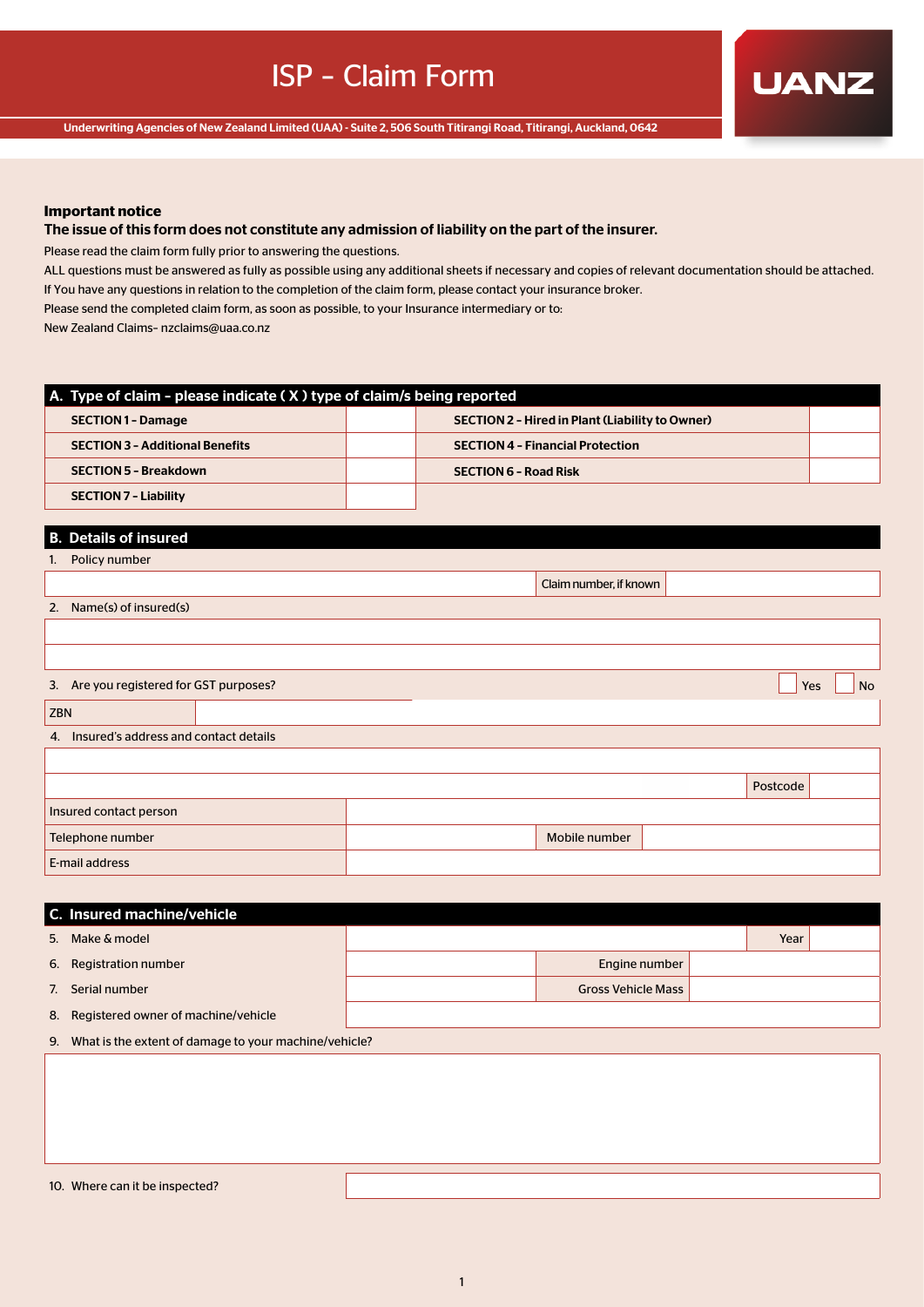| 11. Was your machine/vehicle towed?                          |                                                                                                                                   |                    |          |               |                       |          | Yes   | No        |
|--------------------------------------------------------------|-----------------------------------------------------------------------------------------------------------------------------------|--------------------|----------|---------------|-----------------------|----------|-------|-----------|
| If 'Yes', by whom:                                           |                                                                                                                                   |                    |          |               |                       |          |       |           |
|                                                              | 12. Can the machine/vehicle be driven safely?                                                                                     |                    |          |               |                       |          | Yes   | No        |
|                                                              | 13. Was the machine/vehicle hired at the time?                                                                                    |                    |          |               |                       |          | Yes   | No        |
|                                                              | If 'Yes' wet or dry hire (wet with your operator, dry without your own operator)                                                  |                    |          |               |                       |          | Wet   | Dry       |
| 14. Who hired the machine/vehicle?                           |                                                                                                                                   |                    |          |               |                       |          |       |           |
| 15. Their address                                            |                                                                                                                                   |                    |          |               |                       |          |       |           |
|                                                              |                                                                                                                                   |                    |          |               |                       |          |       |           |
|                                                              |                                                                                                                                   |                    |          |               |                       | Postcode |       |           |
|                                                              | 16. Were conditions of hire agreed upon prior to the job?                                                                         |                    |          |               |                       |          | Yes   | No        |
|                                                              | (Please attach a copy of the conditions of hire to this claim form)                                                               |                    |          |               |                       |          |       |           |
|                                                              | 17. Is the damaged machine/vehicle under any finance?                                                                             |                    |          |               |                       |          | Yes   | No        |
|                                                              | If 'Yes', please provide name of the financier                                                                                    |                    |          |               |                       |          |       |           |
| Contract number                                              |                                                                                                                                   |                    |          |               |                       |          |       |           |
|                                                              |                                                                                                                                   |                    |          |               |                       |          |       |           |
| <b>Financier's postal address</b>                            |                                                                                                                                   |                    |          |               |                       |          |       |           |
|                                                              |                                                                                                                                   |                    |          |               |                       |          |       |           |
|                                                              | 18. Describe the task being performed by the machine/vehicle at the time of the incident                                          |                    |          |               |                       |          |       |           |
|                                                              |                                                                                                                                   |                    |          |               |                       |          |       |           |
|                                                              |                                                                                                                                   |                    |          |               |                       |          |       |           |
|                                                              |                                                                                                                                   |                    |          |               |                       |          |       |           |
|                                                              | 19. Have you obtained any repair quotations?                                                                                      |                    |          |               |                       |          | Yes   | No        |
| (If 'Yes', please attach to this claim form)                 |                                                                                                                                   |                    |          |               |                       |          |       |           |
|                                                              |                                                                                                                                   |                    |          |               |                       |          |       |           |
| D. Details of driver/operator<br>20. Name of driver/operator |                                                                                                                                   |                    |          |               |                       |          |       |           |
|                                                              |                                                                                                                                   |                    |          |               |                       |          |       |           |
| 21. Their address                                            |                                                                                                                                   |                    |          |               |                       |          |       |           |
|                                                              |                                                                                                                                   |                    |          |               |                       |          |       |           |
|                                                              |                                                                                                                                   |                    |          |               |                       | Postcode |       |           |
| Phone number                                                 |                                                                                                                                   |                    |          | Date of birth |                       |          |       |           |
| Licence no                                                   |                                                                                                                                   | <b>Expiry date</b> | $\prime$ | $\prime$      | <b>Years licenced</b> |          | years |           |
| Operator's ticket details                                    |                                                                                                                                   |                    |          |               | <b>Years licenced</b> |          | years |           |
|                                                              | Operator's experience with this type of machine                                                                                   |                    |          |               |                       |          |       |           |
|                                                              | 22. Was the operator an employee of the insured?                                                                                  |                    |          |               |                       |          | Yes   | <b>No</b> |
| If 'No', please state relationship                           |                                                                                                                                   |                    |          |               |                       |          |       |           |
|                                                              |                                                                                                                                   |                    |          |               |                       |          |       |           |
|                                                              |                                                                                                                                   |                    |          |               |                       |          |       |           |
|                                                              |                                                                                                                                   |                    |          |               |                       |          |       |           |
|                                                              | 23. Has the operator been reported for or convicted of any offence in connection with the use, operation or control of any mobile |                    |          |               |                       |          | Yes   | No        |
|                                                              | machinery or motor vehicles during the previous 5 years?                                                                          |                    |          |               |                       |          |       |           |
| If 'Yes', please provide details                             |                                                                                                                                   |                    |          |               |                       |          |       |           |
|                                                              |                                                                                                                                   |                    |          |               |                       |          |       |           |
|                                                              |                                                                                                                                   |                    |          |               |                       |          |       |           |
|                                                              |                                                                                                                                   |                    |          |               |                       |          |       |           |
|                                                              | 24. Did the operator consume any intoxicating liquor or take any drugs during the twelve (12) hours prior to the incident?        |                    |          |               |                       |          | Yes   | No        |
| If 'Yes', please provide details                             |                                                                                                                                   |                    |          |               |                       |          |       |           |
|                                                              |                                                                                                                                   |                    |          |               |                       |          |       |           |
|                                                              |                                                                                                                                   |                    |          |               |                       |          |       |           |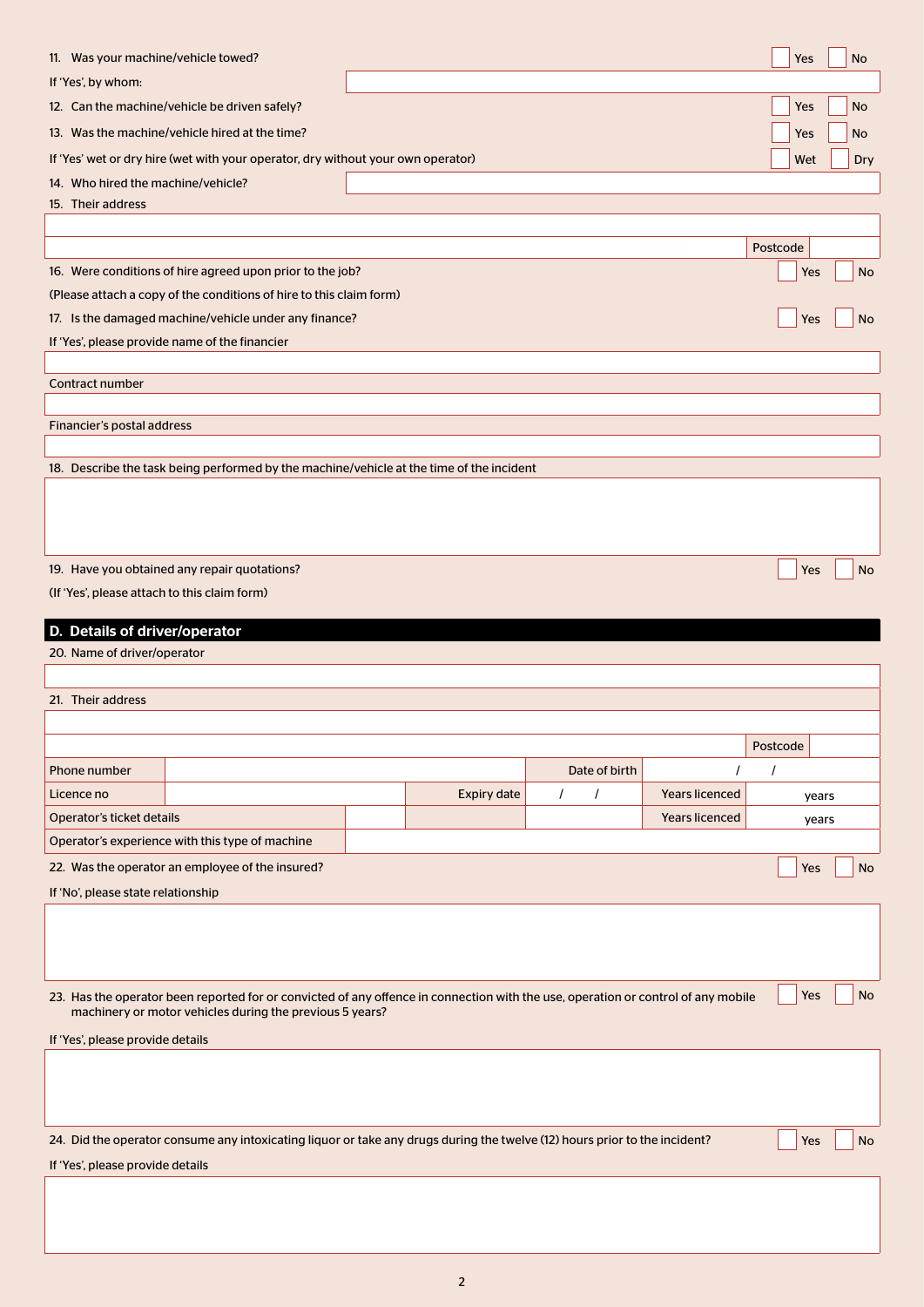| D. Details of driver/operator<br>25. Did the operator undergo a test (blood, breath etc.) for alcohol and/or drugs?<br>If 'Yes', please provide the results |  |         |          |                            |                 | Yes                  | No                   |
|-------------------------------------------------------------------------------------------------------------------------------------------------------------|--|---------|----------|----------------------------|-----------------|----------------------|----------------------|
|                                                                                                                                                             |  |         |          |                            |                 |                      |                      |
|                                                                                                                                                             |  |         |          |                            |                 |                      |                      |
| E. Incident/claim details                                                                                                                                   |  |         |          |                            |                 |                      |                      |
| 26. Date of incident                                                                                                                                        |  |         | $\prime$ | $\prime$                   |                 |                      |                      |
| 27. Time of Incident (am/pm):                                                                                                                               |  |         |          |                            |                 |                      |                      |
| 28. Location of Incident                                                                                                                                    |  |         |          |                            |                 |                      |                      |
| Suburb                                                                                                                                                      |  |         |          |                            |                 | Postcode             |                      |
| 29. How did the incident occur? (Please provide a precise description)                                                                                      |  |         |          |                            |                 |                      |                      |
|                                                                                                                                                             |  |         |          |                            |                 |                      |                      |
|                                                                                                                                                             |  |         |          |                            |                 |                      |                      |
| 30. What was the condition of the road/site at the time of incident?                                                                                        |  |         |          |                            | Wet             | Dry                  | Loose                |
| 31. What speed was the machine/vehicle doing at the time of the incident?                                                                                   |  |         |          |                            |                 |                      |                      |
| 32. Estimated speed of the other party at the time of the incident (if applicable)                                                                          |  |         |          |                            |                 |                      |                      |
| 33. Who do you consider at fault?                                                                                                                           |  |         |          |                            | Yourself        |                      | Other party          |
| If 'Other party', please state why                                                                                                                          |  |         |          |                            |                 |                      |                      |
|                                                                                                                                                             |  |         |          |                            |                 |                      |                      |
|                                                                                                                                                             |  |         |          |                            |                 |                      |                      |
| 34. Were there any witnesses?                                                                                                                               |  |         |          |                            |                 | Yes                  | No                   |
| If 'Yes', please provide details                                                                                                                            |  |         |          |                            |                 |                      |                      |
|                                                                                                                                                             |  |         |          |                            |                 |                      |                      |
|                                                                                                                                                             |  |         |          |                            |                 |                      |                      |
| 35. Was the incident reported to the Police?                                                                                                                |  |         |          |                            |                 |                      | $\Box$ Yes $\Box$ No |
| Name of officer                                                                                                                                             |  |         |          | <b>Police Event Number</b> |                 |                      |                      |
| Police station or authority                                                                                                                                 |  |         |          | Date reported              |                 | $\prime$<br>$\prime$ |                      |
| Name of person who reported the matter to authorities                                                                                                       |  |         |          |                            |                 |                      |                      |
| Did the Police state who was responsible?                                                                                                                   |  |         |          |                            |                 | Yes                  | No                   |
| If 'Yes', please provide details                                                                                                                            |  |         |          |                            |                 |                      |                      |
|                                                                                                                                                             |  |         |          |                            |                 |                      |                      |
|                                                                                                                                                             |  |         |          |                            |                 |                      |                      |
| Other parties, if applicable<br>F.                                                                                                                          |  |         |          |                            |                 |                      |                      |
| 36. Name of driver                                                                                                                                          |  |         |          |                            |                 | Age                  | years                |
| Their address                                                                                                                                               |  |         |          |                            |                 |                      |                      |
|                                                                                                                                                             |  |         |          |                            |                 |                      |                      |
|                                                                                                                                                             |  |         |          |                            |                 | Postcode             |                      |
| Licence no                                                                                                                                                  |  | Rego no |          |                            | Type of vehicle |                      |                      |
| 37. Name of owner                                                                                                                                           |  |         |          |                            |                 |                      |                      |
| <b>Owners address</b>                                                                                                                                       |  |         |          |                            |                 |                      |                      |
|                                                                                                                                                             |  |         |          |                            |                 |                      |                      |
|                                                                                                                                                             |  |         |          |                            |                 | Postcode             |                      |
| Phone number                                                                                                                                                |  |         |          |                            |                 |                      |                      |
| Their insurance company                                                                                                                                     |  |         |          |                            | Policy number   |                      |                      |